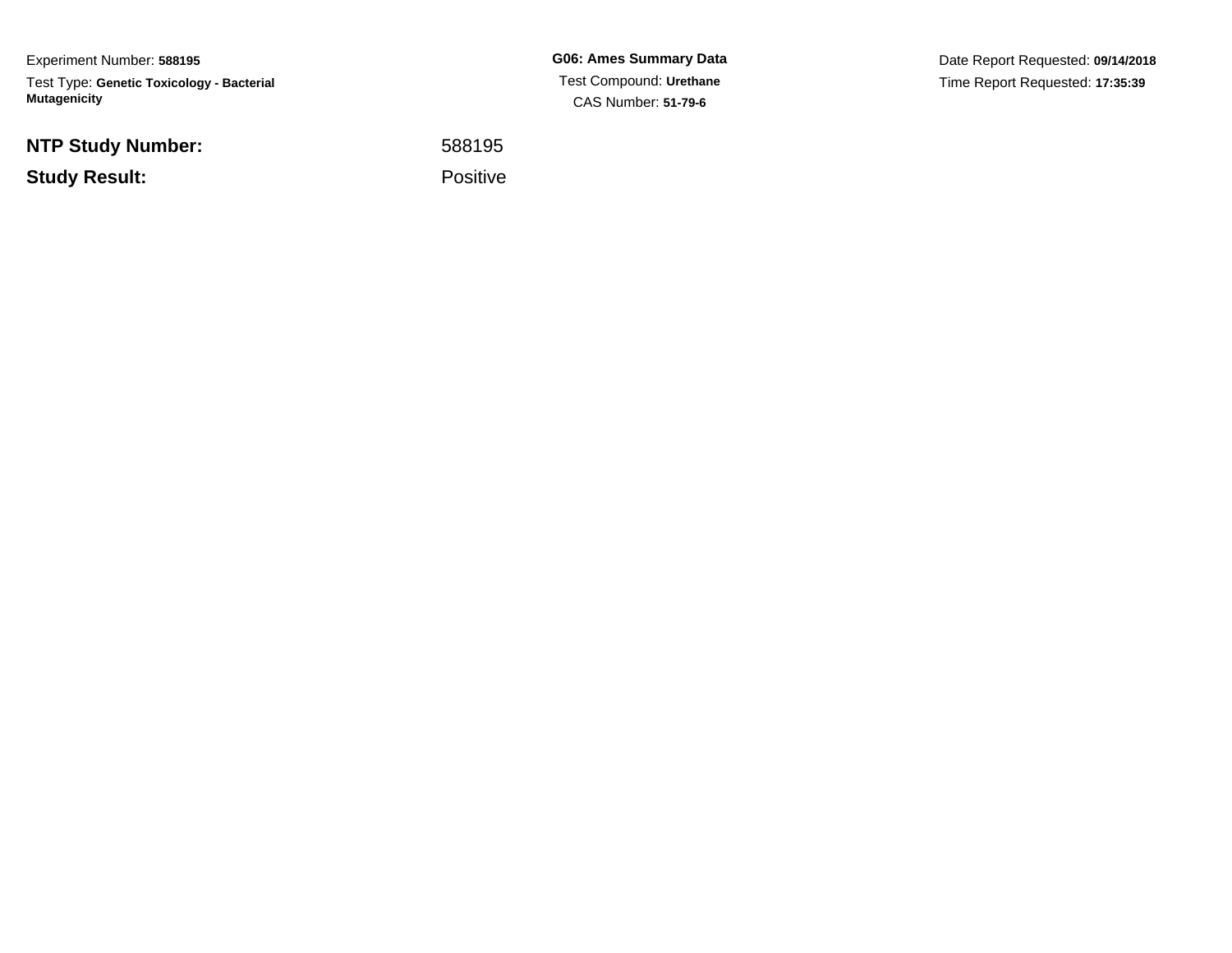Experiment Number: **588195**

Test Type: **Genetic Toxicology - Bacterial Mutagenicity**

## **G06: Ames Summary Data** Test Compound: **Urethane**CAS Number: **51-79-6**

Date Report Requested: **09/14/2018**Time Report Requested: **17:35:39**

| Strain: TA100                 |                   |                |                        |                        |                        |
|-------------------------------|-------------------|----------------|------------------------|------------------------|------------------------|
| Dose (ug/Plate)               | <b>Without S9</b> | With 5% Rat S9 | <b>With 10% Rat S9</b> | <b>With 30% Rat S9</b> | <b>With 30% Rat S9</b> |
| Vehicle Control <sup>1</sup>  | $128 \pm 13.2$    | $152 \pm 1.0$  | $169 \pm 11.3$         | $141 \pm 1.7$          | $166 \pm 8.4$          |
| 100.0                         | $148 \pm 5.9$     | $160 \pm 7.2$  | $155 \pm 10.5$         | $158 \pm 6.8$          | $170 \pm 5.5$          |
| 333.0                         | $137 \pm 6.7$     | $165 \pm 4.4$  | $166 \pm 10.4$         | $180 \pm 9.2$          | $201 \pm 9.1$          |
| 1000.0                        | $152 \pm 7.8$     | $173 \pm 5.8$  | $147 \pm 3.3$          | $189 \pm 3.8$          | $178 \pm 15.5$         |
| 3333.0                        | $136 \pm 3.8$     | $166 \pm 6.0$  | $154 \pm 8.5$          | $180 \pm 8.5$          | $151 \pm 7.5$          |
| 10000.0                       | $126 \pm 7.2$     | $160 \pm 11.1$ | $155 \pm 5.2$          | $177 \pm 6.5$          | $172 \pm 6.4$          |
| <b>Trial Summary</b>          | Negative          | Negative       | Negative               | Equivocal              | Negative               |
| Positive Control <sup>2</sup> |                   |                |                        |                        |                        |
| Positive Control <sup>3</sup> |                   | $686 \pm 28.3$ | $443 \pm 13.7$         |                        |                        |
| Positive Control <sup>4</sup> | $431 \pm 4.7$     |                |                        |                        |                        |
| Positive Control <sup>5</sup> |                   |                |                        | $321 \pm 18.3$         | $380 \pm 11.0$         |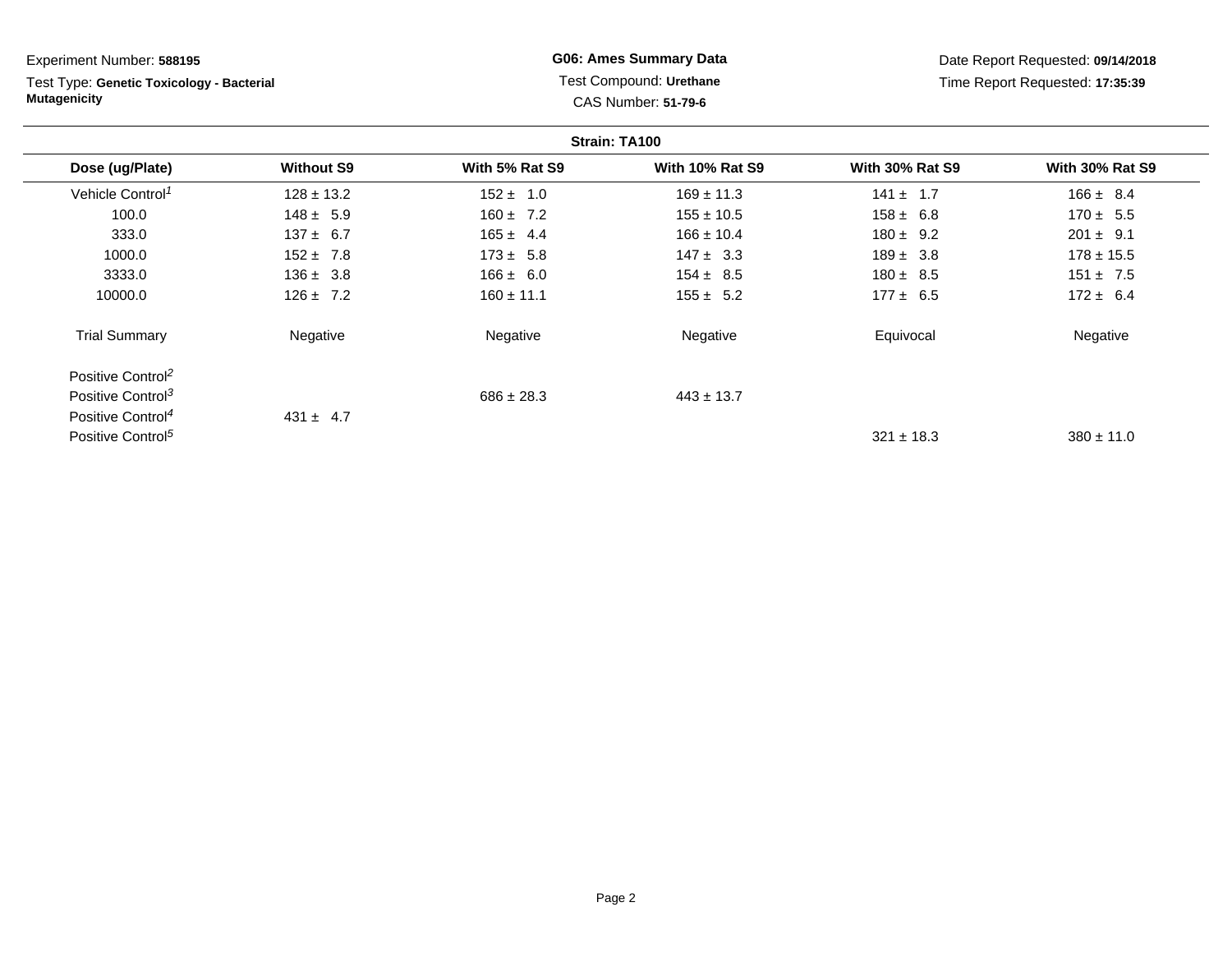Experiment Number: **588195**

Test Type: **Genetic Toxicology - Bacterial Mutagenicity**

## **G06: Ames Summary Data** Test Compound: **Urethane**CAS Number: **51-79-6**

Date Report Requested: **09/14/2018**Time Report Requested: **17:35:39**

| Strain: TA100                 |                    |                     |                     |                     |
|-------------------------------|--------------------|---------------------|---------------------|---------------------|
| Dose (ug/Plate)               | With 5% Hamster S9 | With 10% Hamster S9 | With 30% Hamster S9 | With 30% Hamster S9 |
| Vehicle Control <sup>1</sup>  | $165 \pm 4.2$      | $156 \pm 8.7$       | $161 \pm 7.3$       | $172 \pm 1.2$       |
| 100.0                         | $172 \pm 5.8$      | $167 \pm 6.1$       | $146 \pm 16.7$      | $195 \pm 15.0$      |
| 333.0                         | $156 \pm 13.0$     | $179 \pm 4.2$       | $162 \pm 6.4$       | $194 \pm 19.7$      |
| 1000.0                        | $159 \pm 11.8$     | $183 \pm 12.2$      | $167 \pm 7.9$       | $179 \pm 10.8$      |
| 3333.0                        | $163 \pm 10.4$     | $176 \pm 7.5$       | $197 \pm 4.7$       | $193 \pm 3.9$       |
| 10000.0                       | $158 \pm 6.6$      | $182 \pm 4.4$       | $217 \pm 2.3$       | $209 \pm 11.9$      |
| <b>Trial Summary</b>          | Negative           | Negative            | Equivocal           | Negative            |
| Positive Control <sup>2</sup> | $1080 \pm 43.1$    | $704 \pm 27.2$      |                     |                     |
| Positive Control <sup>3</sup> |                    |                     | $509 \pm 17.6$      | $627 \pm 6.9$       |
| Positive Control <sup>4</sup> |                    |                     |                     |                     |
| Positive Control <sup>5</sup> |                    |                     |                     |                     |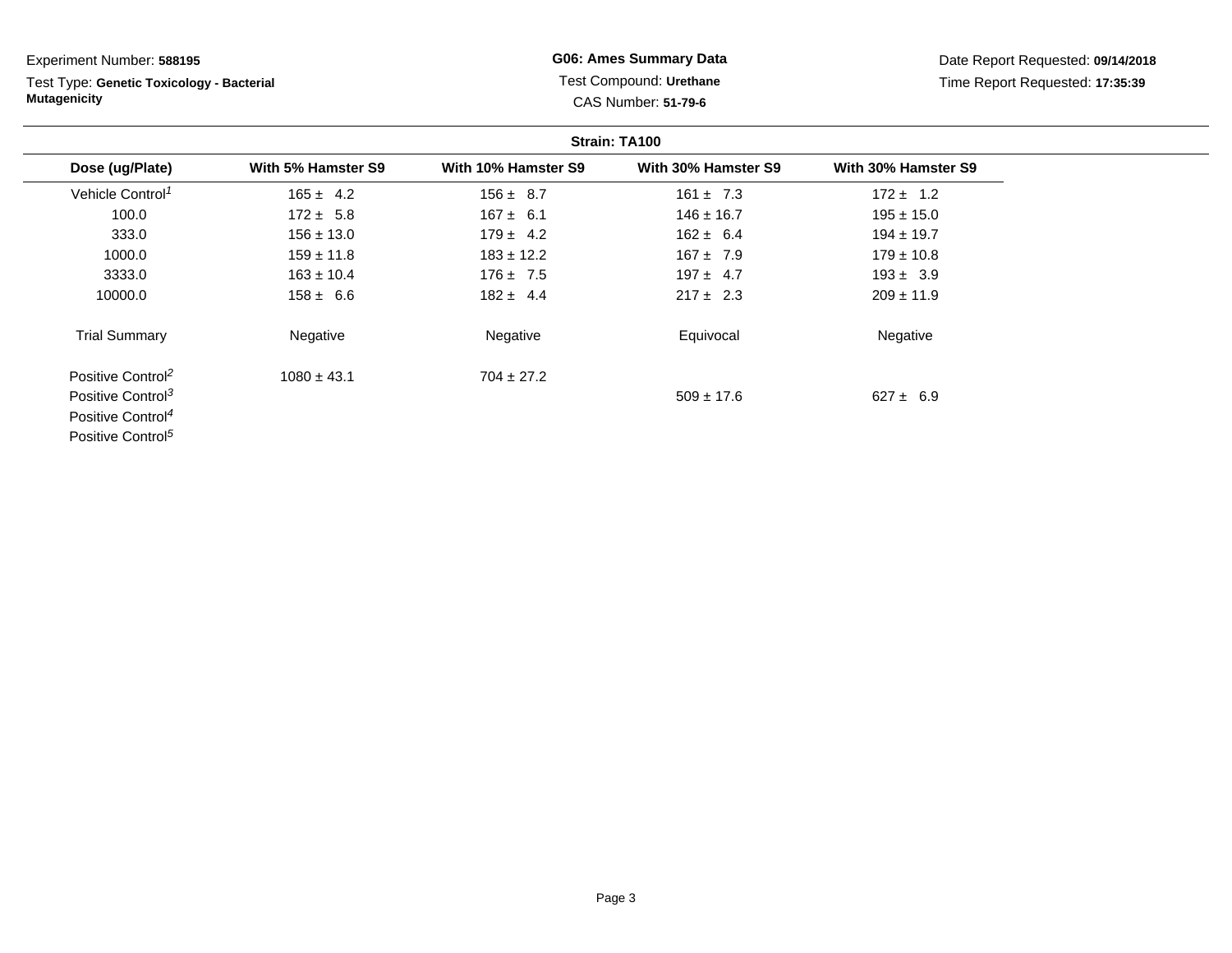| Experiment Number: 588195<br>Test Type: Genetic Toxicology - Bacterial<br><b>Mutagenicity</b> |                   | <b>G06: Ames Summary Data</b><br>Test Compound: Urethane<br><b>CAS Number: 51-79-6</b> |                     | Date Report Requested: 09/14/2018<br>Time Report Requested: 17:35:39 |  |
|-----------------------------------------------------------------------------------------------|-------------------|----------------------------------------------------------------------------------------|---------------------|----------------------------------------------------------------------|--|
|                                                                                               |                   |                                                                                        |                     |                                                                      |  |
| Dose (ug/Plate)                                                                               | <b>Without S9</b> | <b>With 30% Rat S9</b>                                                                 | With 30% Hamster S9 | With 30% Hamster S9                                                  |  |
| Vehicle Control <sup>1</sup>                                                                  | $26 \pm 4.2$      | $14 \pm 1.5$                                                                           | $13 \pm 2.9$        | $18 \pm 2.6$                                                         |  |
| 100.0                                                                                         | $21 \pm 2.3$      | $14 \pm 0.7$                                                                           | $10 \pm 0.9$        |                                                                      |  |
| 333.0                                                                                         | $19 \pm 3.0$      | $10 \pm 3.1$                                                                           | $10 \pm 2.0$        |                                                                      |  |
| 1000.0                                                                                        | $16 \pm 1.5$      | $14 \pm 0.9$                                                                           | $9 \pm 1.2$         | $14 \pm 1.3$                                                         |  |
| 3333.0                                                                                        | $18 \pm 4.8$      | $12 \pm 2.0$                                                                           | $22 \pm 3.6$        | $29 \pm 2.6$                                                         |  |
| 6666.0                                                                                        |                   |                                                                                        |                     | $32 \pm 0.9$                                                         |  |
| 10000.0                                                                                       | $17 \pm 2.9$      | $14 \pm 1.2$                                                                           | $40 \pm 4.2$        | $51 \pm 3.0$                                                         |  |
| 15000.0                                                                                       |                   |                                                                                        |                     | $56 \pm 2.7$                                                         |  |
| <b>Trial Summary</b>                                                                          | Negative          | Negative                                                                               | Positive            | Positive                                                             |  |
| Positive Control <sup>4</sup>                                                                 | $355 \pm 1.7$     |                                                                                        |                     |                                                                      |  |
| Positive Control <sup>5</sup>                                                                 |                   |                                                                                        | $447 \pm 4.9$       | $467 \pm 25.7$                                                       |  |
| Positive Control <sup>6</sup>                                                                 |                   | $110 \pm 12.6$                                                                         |                     |                                                                      |  |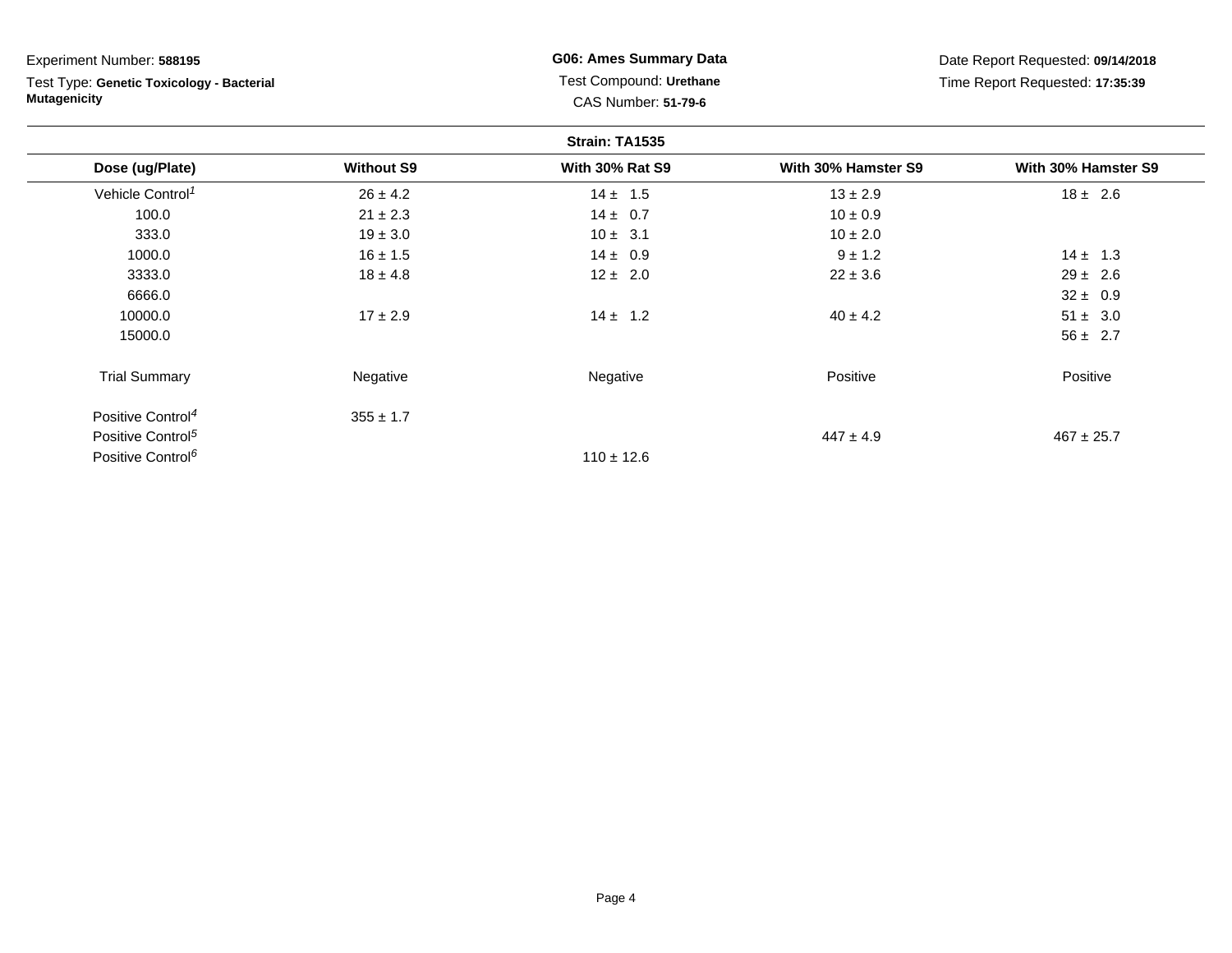| Experiment Number: 588195                                        | <b>G06: Ames Summary Data</b><br>Test Compound: Urethane<br><b>CAS Number: 51-79-6</b> |                        | Date Report Requested: 09/14/2018<br>Time Report Requested: 17:35:39 |  |  |
|------------------------------------------------------------------|----------------------------------------------------------------------------------------|------------------------|----------------------------------------------------------------------|--|--|
| Test Type: Genetic Toxicology - Bacterial<br><b>Mutagenicity</b> |                                                                                        |                        |                                                                      |  |  |
| Strain: TA1537                                                   |                                                                                        |                        |                                                                      |  |  |
| Dose (ug/Plate)                                                  | <b>Without S9</b>                                                                      | <b>With 30% Rat S9</b> | With 30% Hamster S9                                                  |  |  |
| Vehicle Control <sup>1</sup>                                     | $15 \pm 0.9$                                                                           | $11 \pm 1.5$           | $7 \pm 0.9$                                                          |  |  |
| 100.0                                                            | $6 \pm 2.0$                                                                            | $15 \pm 1.8$           | $8 \pm 1.5$                                                          |  |  |
| 333.0                                                            | $11 \pm 2.3$                                                                           | $10 \pm 2.0$           | $8 \pm 1.2$                                                          |  |  |
| 1000.0                                                           | $15 \pm 2.1$                                                                           | $8 \pm 1.8$            | $7 \pm 1.2$                                                          |  |  |
| 3333.0                                                           | $7 \pm 3.0$                                                                            | $10 \pm 0.7$           | $8 \pm 0.3$                                                          |  |  |
| 10000.0                                                          | $9 \pm 2.3$                                                                            | $10 \pm 1.3$           | $7 \pm 0.7$                                                          |  |  |
| <b>Trial Summary</b>                                             | Negative                                                                               | Negative               | Negative                                                             |  |  |
| Positive Control <sup>3</sup>                                    |                                                                                        |                        | $53 \pm 6.7$                                                         |  |  |
| Positive Control <sup>5</sup>                                    |                                                                                        | $45 \pm 2.3$           |                                                                      |  |  |
| Positive Control <sup>7</sup>                                    | $554 \pm 97.4$                                                                         |                        |                                                                      |  |  |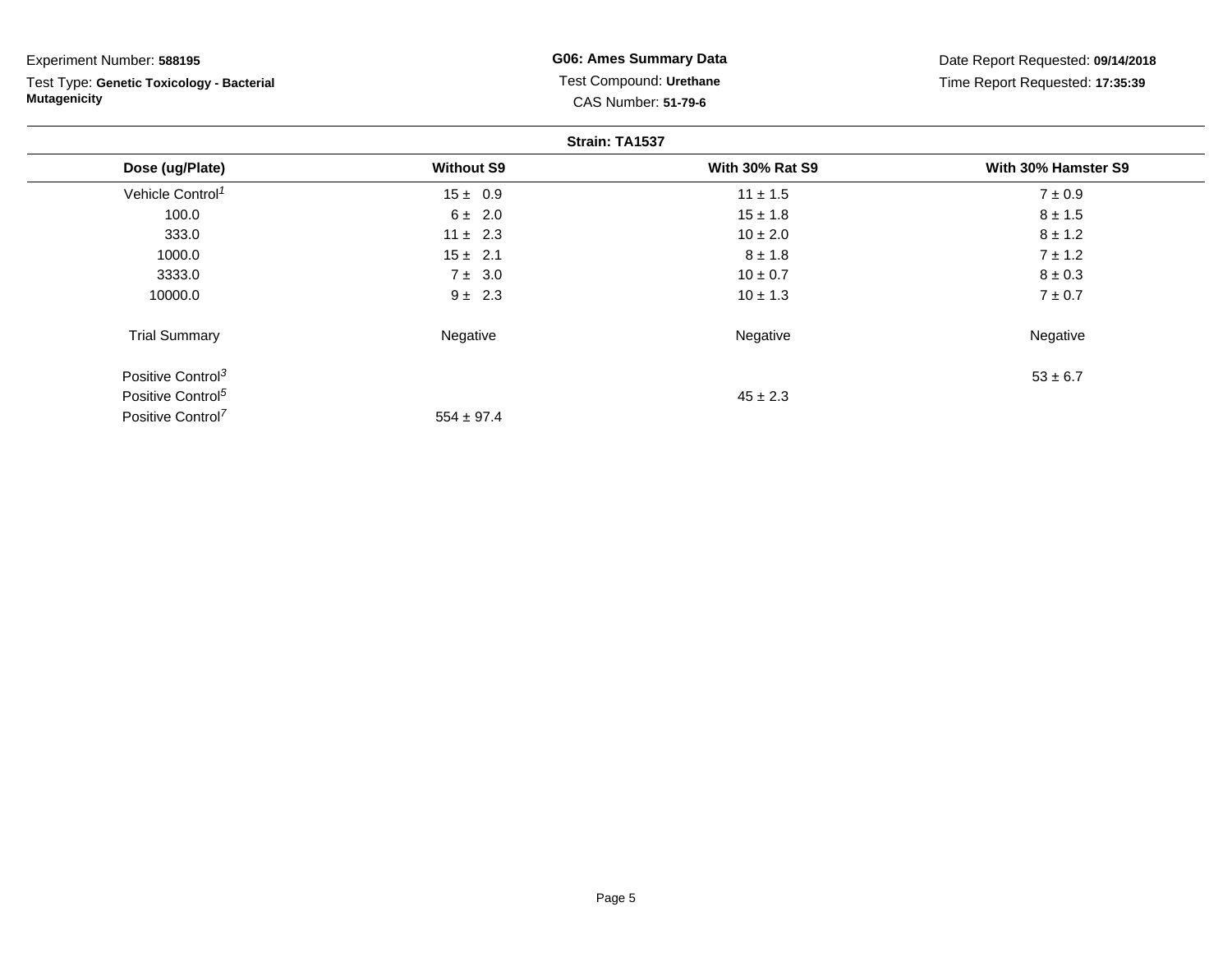| Experiment Number: 588195                                        | <b>G06: Ames Summary Data</b>                         | Date Report Requested: 09/14/2018<br>Time Report Requested: 17:35:39 |                     |  |
|------------------------------------------------------------------|-------------------------------------------------------|----------------------------------------------------------------------|---------------------|--|
| Test Type: Genetic Toxicology - Bacterial<br><b>Mutagenicity</b> | Test Compound: Urethane<br><b>CAS Number: 51-79-6</b> |                                                                      |                     |  |
|                                                                  |                                                       | <b>Strain: TA97</b>                                                  |                     |  |
| Dose (ug/Plate)                                                  | <b>Without S9</b>                                     | <b>With 30% Rat S9</b>                                               | With 30% Hamster S9 |  |
| Vehicle Control <sup>1</sup>                                     | $152 \pm 3.7$                                         | $198 \pm 7.3$                                                        | $172 \pm 6.5$       |  |
| 100.0                                                            | $119 \pm 8.2$                                         | $211 \pm 1.9$                                                        | $208 \pm 11.9$      |  |
| 333.0                                                            | $106 \pm 7.4$                                         | $219 \pm 0.9$                                                        | $190 \pm 23.7$      |  |
| 1000.0                                                           | $136 \pm 4.1$                                         | $232 \pm 9.0$                                                        | $214 \pm 5.7$       |  |
| 3333.0                                                           | $142 \pm 8.4$                                         | $213 \pm 6.1$                                                        | $213 \pm 7.0$       |  |
| 10000.0                                                          | $139 \pm 8.7$                                         | $212 \pm 11.5$                                                       | $195 \pm 13.2$      |  |
| <b>Trial Summary</b>                                             | Negative                                              | Negative                                                             | Negative            |  |
| Positive Control <sup>3</sup>                                    |                                                       |                                                                      | $445 \pm 35.0$      |  |
| Positive Control <sup>5</sup>                                    |                                                       | $391 \pm 13.1$                                                       |                     |  |

 $580 \pm 46.4$ 

Positive Control<sup>7</sup>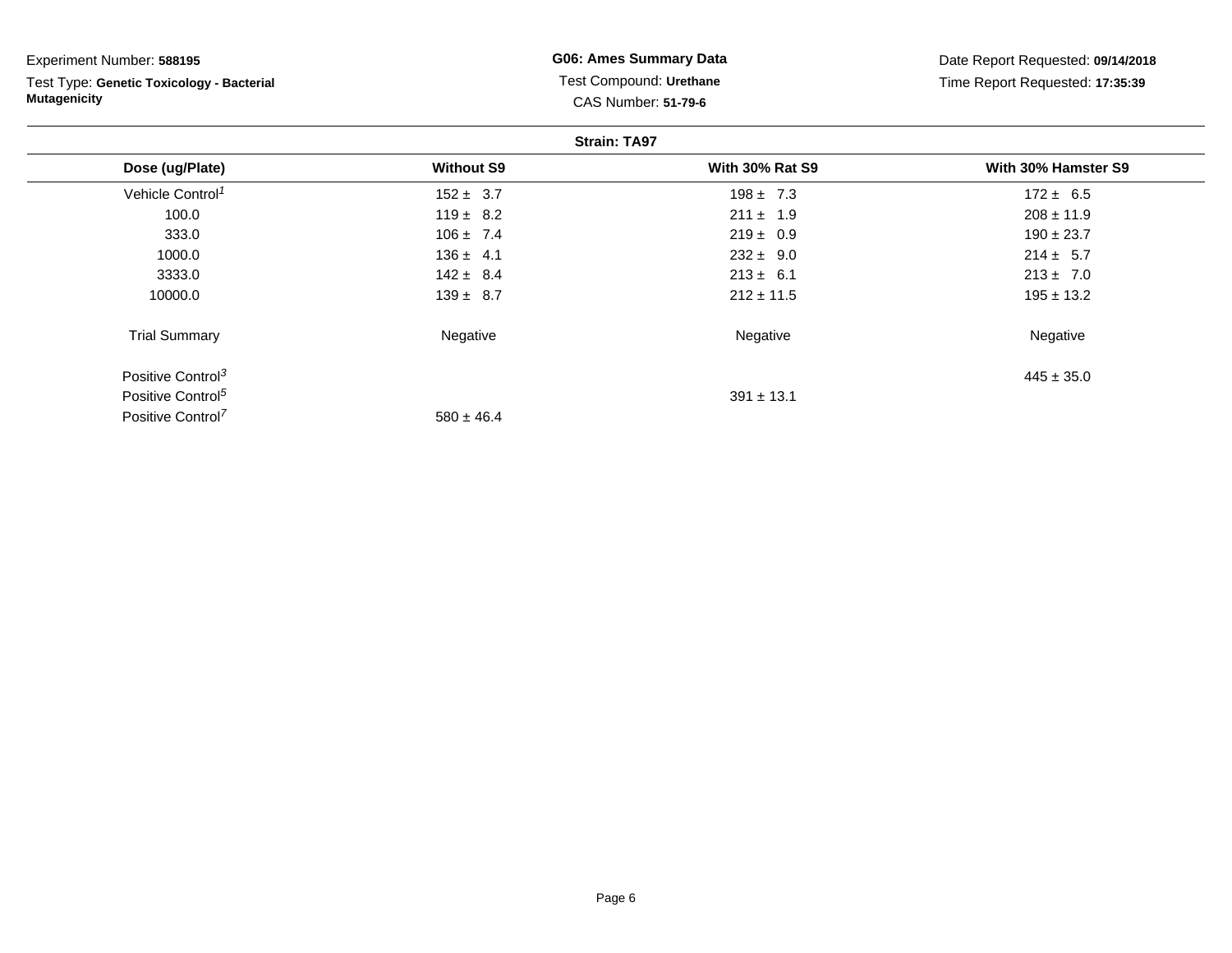| Experiment Number: 588195                 | <b>G06: Ames Summary Data</b> | Date Report Requested: 09/14/2018 |                                 |  |  |  |
|-------------------------------------------|-------------------------------|-----------------------------------|---------------------------------|--|--|--|
| Test Type: Genetic Toxicology - Bacterial |                               | Test Compound: Urethane           | Time Report Requested: 17:35:39 |  |  |  |
| <b>Mutagenicity</b>                       | <b>CAS Number: 51-79-6</b>    |                                   |                                 |  |  |  |
| <b>Strain: TA98</b>                       |                               |                                   |                                 |  |  |  |
| Dose (ug/Plate)                           | <b>Without S9</b>             | <b>With 30% Rat S9</b>            | With 30% Hamster S9             |  |  |  |
| Vehicle Control <sup>1</sup>              | $21 \pm 2.8$                  | $55 \pm 3.1$                      | $35 \pm 2.1$                    |  |  |  |
| 100.0                                     | $21 \pm 3.7$                  | $41 \pm 4.2$                      | $30 \pm 1.5$                    |  |  |  |
| 333.0                                     | $23 \pm 3.5$                  | $38 \pm 3.2$                      | $38 \pm 2.9$                    |  |  |  |
| 1000.0                                    | $17 \pm 0.6$                  | $39 \pm 1.8$                      | $34 \pm 3.4$                    |  |  |  |
| 3333.0                                    | $24 \pm 4.1$                  | $31 \pm 4.0$                      | $35 \pm 4.7$                    |  |  |  |
| 10000.0                                   | $18 \pm 1.2$                  | $32 \pm 2.2$                      | $36 \pm 4.7$                    |  |  |  |
| <b>Trial Summary</b>                      | Negative                      | Negative                          | Negative                        |  |  |  |
| Positive Control <sup>3</sup>             |                               | $109 \pm 2.3$                     | $401 \pm 5.5$                   |  |  |  |
| Positive Control <sup>8</sup>             | $552 \pm 20.5$                |                                   |                                 |  |  |  |

Page 7